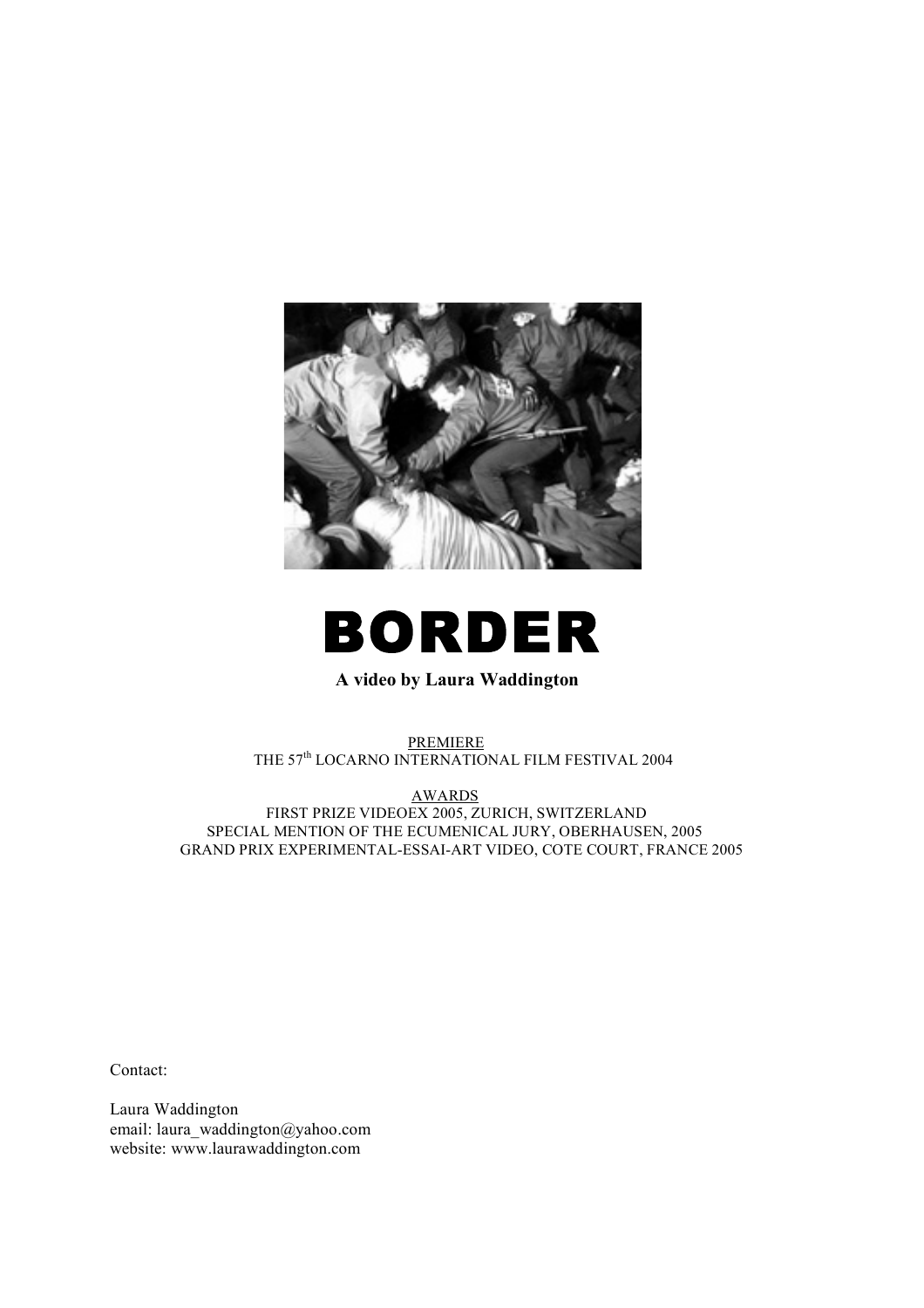# **CREDITS**

| PremiereThe 57th Locarno International Film Festival, Switzerland, August 2004 |
|--------------------------------------------------------------------------------|
|                                                                                |
|                                                                                |
|                                                                                |
|                                                                                |

**France/UK, 2004 In English (or English with French subtitles) Running Time: 27 min. Colour, Stereo, Digibeta PAL/ Beta SP PAL**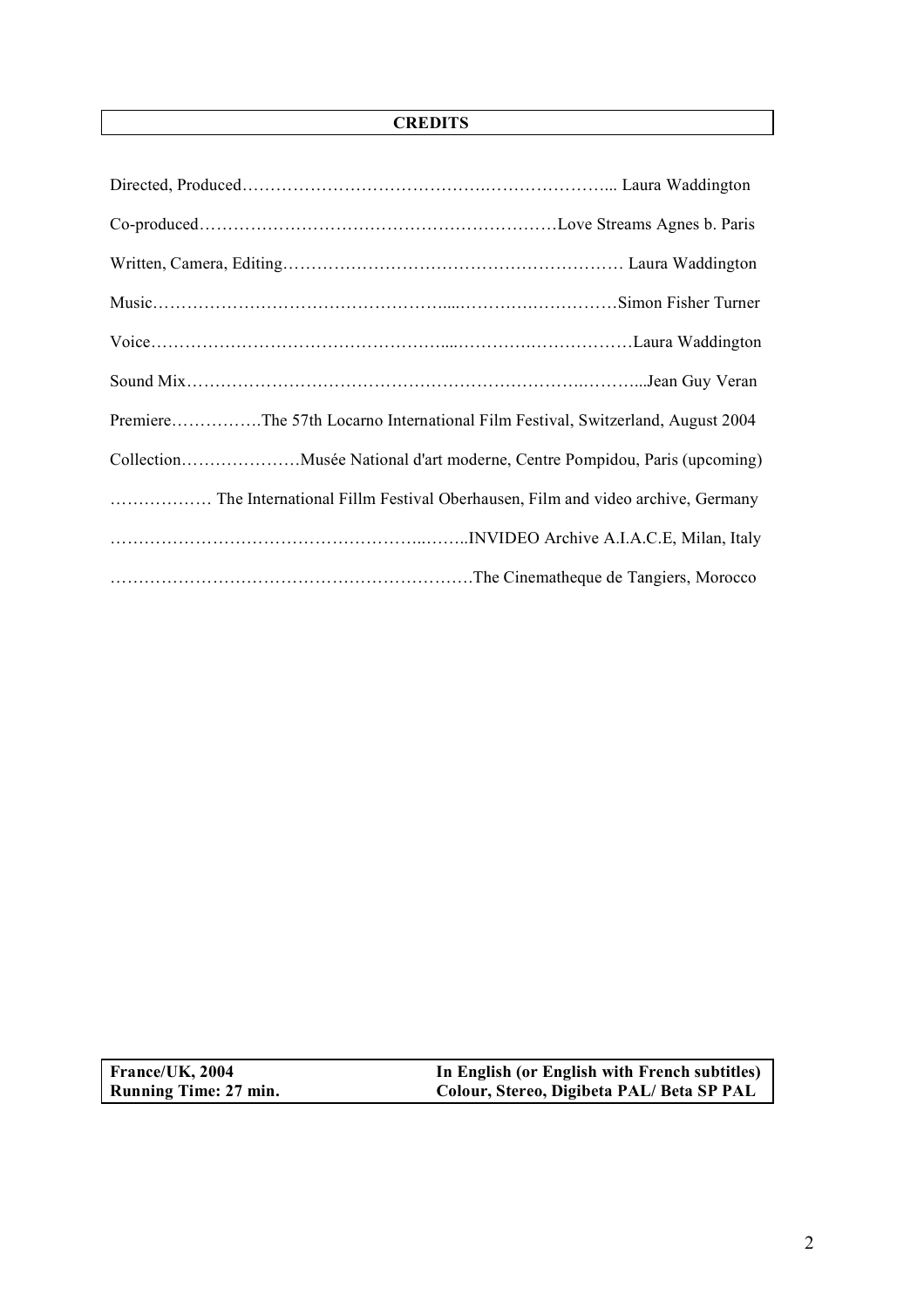#### **SYNOPSIS**

In 2002, Laura Waddington spent months in the fields around Sangatte Red Cross camp, France with Afghan and Iraqi refugees, who were trying to cross the channel tunnel to England. Filmed at night with a small video camera, the figures lit only by the distant car headlights on the motorways, **BORDER** is a personal account of the refugees' plight and the police violence that followed the camp's closure.

## **DIRECTOR'S STATEMENT**

In the days, if you wandered along the motorways and the wastelands, you could see the refugees everywhere: waiting on the roadside or headed to the port and the freight trains. They travelled in twos or threes or sometimes in groups of twenty or thirty.

At night, I'd walk along the roads with them. It took two or three hours to reach the spots on the channel tunnel fence, where they'd start to cut the wire. Then came the arrests and the police bus back to the camp. A few hours later, they'd re-emerge and the perverse game of cat and mouse would start again.

Most of the refugees were from Iraq and Afghanistan. They'd taken six or seven months to get to France, paying traffickers to smuggle them in trucks across Iran, Turkey and the Balkans. Many had nothing left but the clothes they were standing in. In their countries, they'd been teachers, university professors, medical students, and bricklayers.

Some men died in the tunnel, others had their arms or legs cut off by the moving trains. I remember, one boy who lost his leg was out on the road, the week he was released from the hospital, trying to escape again. The months passed in limbo. I couldn't believe we had just left them there, as if our backs were turned to them

Laura Waddington 2002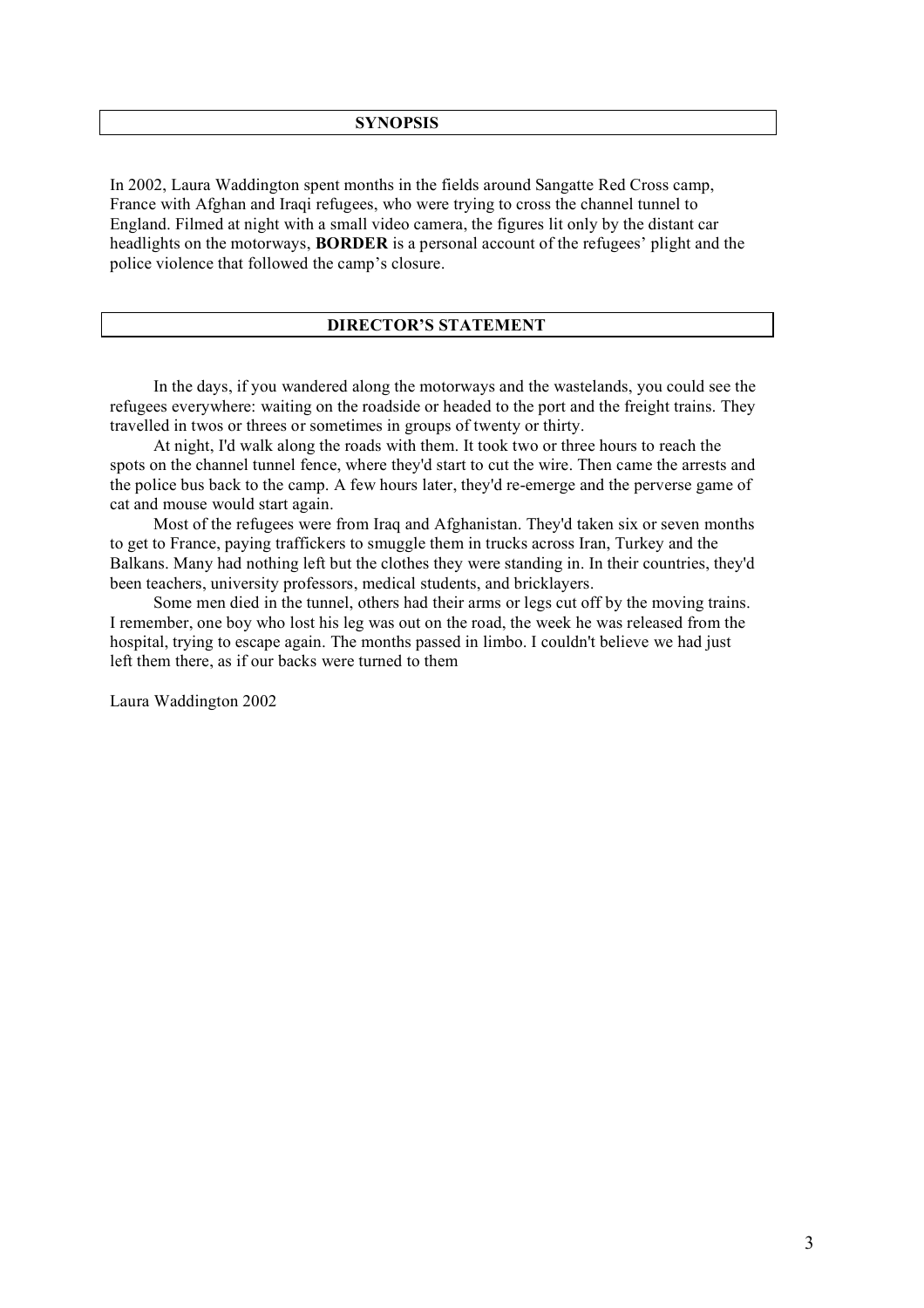## **PRESS QUOTES**

"A thousand miles away from the television reports that vainly tried to give a hypothetical identity to these displaced bodies, Laura Waddington's desperate camera scrupulously avoids the refugees' faces to convey an animal condition, a status of hunted beasts. Nothing predatory, no social dogma, just real empathy in this worried and audacious filming. And if the image is superb, at times pushing **BORDER** towards the boundaries of video dance and thus annoying certain guards of the temple of ethics, this is primarily due to a technical necessity, the camera's shutter wide open to compensate for the lack of light, resulting in a large trembling grain, an impression of slow motion, movements like so many imprints."

### *-Bertrand Loutte, LES INROCKUPTIBLES, Paris*

"But the shock of the festival is the cinema of Laura Waddington, 34 years old, English, she lived illegally in New York, then spent a few years travelling with the world's exiles in the most dangerous places. Due to a plane phobia, she made these journeys on buses, cargo ships, hitchhiking. But aside from planes, Laura Waddington is afraid of nothing and her video camera carries all her courage and her conscience. Slung across her shoulder. **BORDER** is the trace of the months she spent in Sangatte, hidden in the fields, each night, with Afghan and Iraqi refugees. Shot secretly, the shutter wide open, almost in slow motion, the images create an aesthetic experience of fear, of terror, as if fallen out of a nightmare, peopled with out of focus figures. **BORDER** links the fields of Sangatte to that terrified part of our imagination, hidden deep within all of us."

## *-Philippe Azoury, "Caméras Libres", The 57th Locarno Film Festival", LIBERATION, Paris*

"Subtle and powerful, the work of this English filmmaker, nomadic observer of the world and devoted translator of fear and hope, as in the film **BORDER** (International Competition/ Special Mention) a tragic document about the powerless attempts of Afghan and Iraqi refugees to escape from France to England and the violent police repression that followed the closure of the camp of Sangatte."

### *-Elena Marcheschi, IL MANIFESTO, Italy*

"The astonishing work of a young woman who, during several months in 2002, glued to her mini DV, captured images of Afghan and Iraqi refugees, around the Sangatte Red Cross camp, who were trying to cross the channel tunnel to England. Laura Waddington recounts her experience through images she transforms without complacency, using slow motion, breaks in sound, a grainy picture and heightened contrasts. Through form, she lends the drama unfolding before our eyes a completely new dimension, revealing the concept of cruelty, beneath a chance beauty, nonetheless extremely real."

### *-Olivier Bombarda, ARTE TV website, France*

"There's a heroic compassion of quasi-Kurosawa'ian dimensions to each image, a justness to each movement that in its humbleness speaks gloriously of all the growth and learning done in all those years on the road."

*-Olaf Moeller (European Editor FILM COMMENT) The 51st Pesaro International Film Festival catalogue*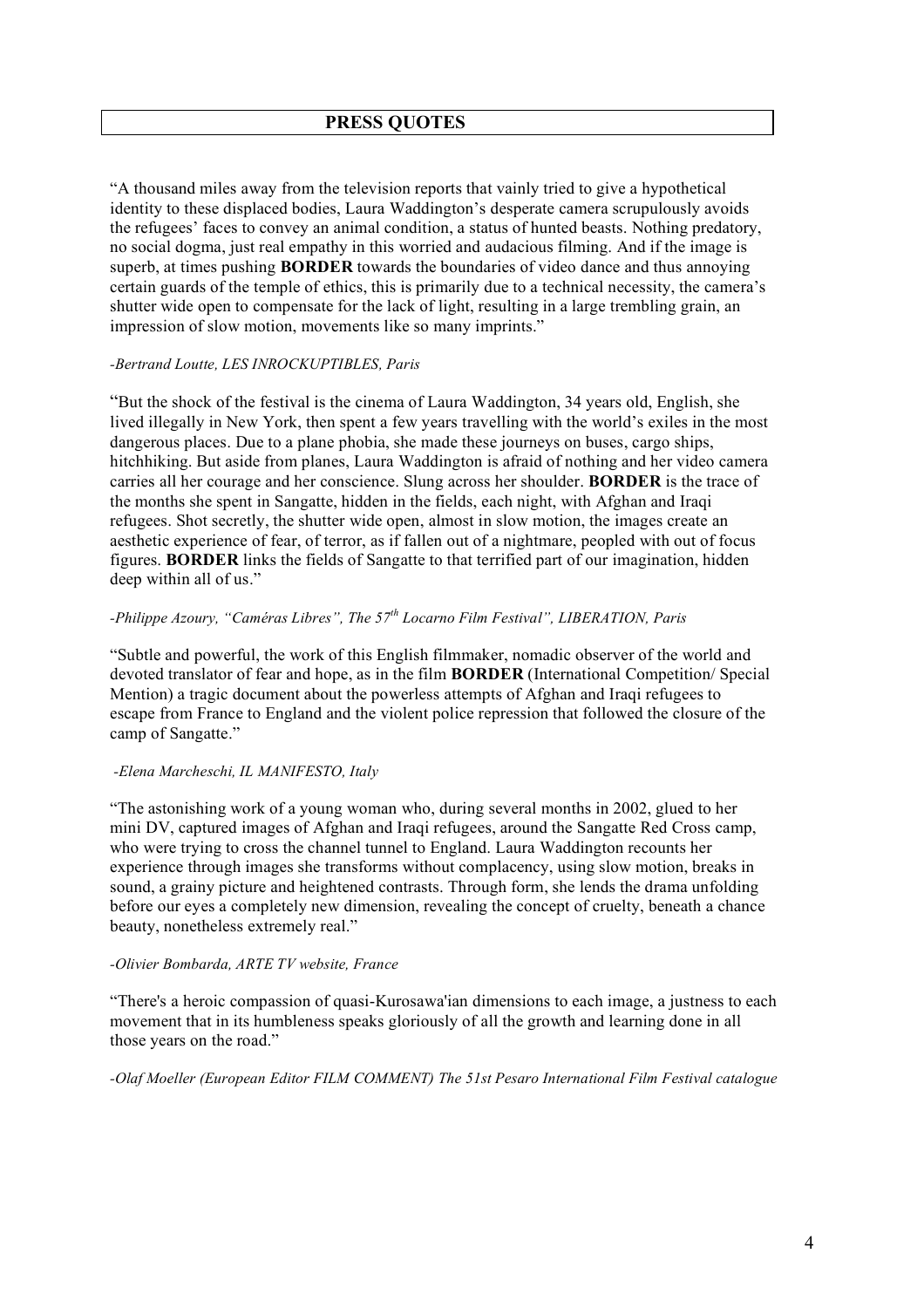"Laura Waddington (1970, also honoured with a retrospective of her work) literally opened her eye, the lens of her tiny DV camera for thousands of refugees and illegal immigrants that reside in the French Red Cross camp at Sangatte. The searchlights cut the darkness into pieces, shadows appear and disappear, the mere shades of human beings that often more than two year before fled from Irak or Afghanistan. Hour after hour they try to escape from the camp, hoping to enter the Chunnel and cross their final border, between France and England. The images from **BORDER** contain a silent and sad beauty that does not need to be understood. They pilot you in something more essential: the actual experience of sweat, cold and alienation."

### *-Dana Linssen, FIPRESCI report Oberhausen*

"Juxtaposed with eloquent images that suggest way more than what they actually show. The result is simply astonishing: an expressionist piece with a visual and sound design that wondrously exposes, in a reflexive manner, the pain and suffering of others as though it were your own."

### *- Pablo Suárez BUENOS AIRES HERALD, Argentina*

"At 35, this talented English mixer transgresses codes and conventions to create other images, which are sensitive and personal. Emblematic of a movement which draws its creativity from a telescoping of disciplines… **BORDER** follows the traces of the refugees of Sangatte, combining formal sophistication with raw information… From this risk filled shoot with extreme technical constraints, she brought back images filmed on the run, fragile, distorted, grainy."

### *-Mathilde Blottière et Laurent Rigoulet, TELERAMA, Paris*

"An attempt to make us feel we are there, hunted men and hunted women, waiting for the train, silhouettes of children and adults on the road to the camp, faces that suddenly surge up and scream, when the men with their faces and their uniforms use their violence and batons"

## *-Federica Sossi JGCINEMA.ORG CINEMA E GLOBALIZZIONE, Italy*

"The best film in international competition **BORDER** shows refugees on the French side of the Eurotunnel. They dive in and out of fields and through the night like shadows in slow motion, filmed with a simple tourist camera. The only faces we see clearly, for a brief moment, are those of the police, who strike them during a demonstration."

### *-Christof Meueler, JUNGE WELT, Germany*

"**BORDER** bears witness to the harsh reality of shadows, to a group of invisible people at the side of the road and is the most eloquent political and artistic metaphor ever expressed."

### *- MAR DEL PLATA FILM FESTIVAL CATALOGUE, Buenos Aires, Argentina*

"Far removed from familiar reportage formats, the director confronts us with unusual images of a political tragedy. As a person crossing the borders between the visible and the invisible herself, she gives a profile to the shadowy faces of people living in darkness."

### *-Ecomenical Jury Statement, The 51st Oberhausen Intl Short Film Festival, Germany*

"When a France, that is helmeted and dressed in blue, treats the voyager as a barbarian, the precarious beauty of a silhouette on the horizon becomes a shout, a weapon... **BORDER** is a vulnerable film and it is this quality which makes it a film resistant to the cold, the humidity and the barbarity of the police "

*-- Antoni Collot "Border" Manéci, France*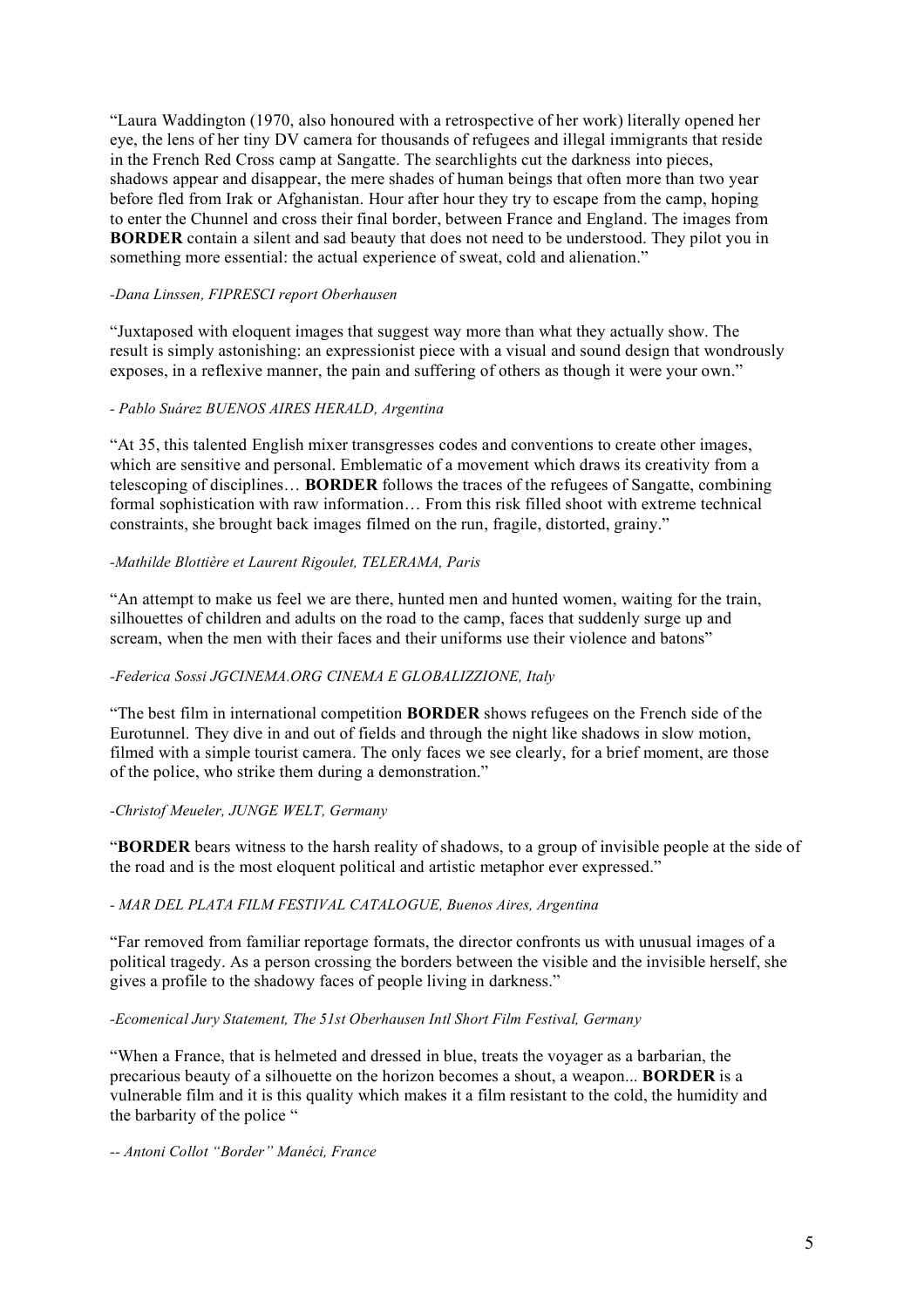## **"FREE CAMERAS" BY PHILIPPE AZOURY, LIBERATION**

*The 57th Locarno Film Festival is marked by four exceptional films, including the shock "BORDER", which render out of date a sluggish competition, for the moment saved by the lively "Andre Valente".*

How can an hour and a half of a completely worn out formula compete with a burst of oxygen of twenty five minutes? It can't. And that's the first news, neither good nor bad, we'll bring back from Locarno. The 57<sup>th</sup> edition of the world's fourth largest film festival (after Cannes, Venice and Berlin) will be remembered for that: the split between on the one hand a mediocre cinema, produced according to the purr of the industry, speaking an insipid Esperanto and displaying a glossy image, in which nothing is allowed to disturb the good taste of its humanism; and on the other hand, a few works, that use the camera in an extraordinary and subjective way. From henceforth this split is wide open...

**Bus, stop, cargo.** But the shock of the festival is the cinema of Laura Waddington, 34 years old, English, she lived illegally in New York, then spent a few years travelling with the world's exiles in the most dangerous places. Due to a plane phobia, she made these journeys on buses, cargo ships, hitchhiking. But aside from planes, Laura Waddington is afraid of nothing and her video camera carries all her courage and her conscience. Slung across her shoulder. **BORDER** is the trace of the months, she spent in Sangatte, hidden in the fields, each night, with Afghan and Iraqi refugees. Shot secretly, the shutter wide open, almost in slow motion, the images create an aesthetic experience of fear, of terror, as if fallen out of a nightmare, peopled with out of focus figures. **BORDER** links the fields of Sangatte to that terrified part of our imagination, hidden deep within all of us.

*- Philippe Azoury, "Caméras Libres", LIBERATION, Paris, August 11, 2004* (Translated)

## **FESTIVAL SCREENINGS (SELECTION)**

The 57th Locarno International Film Festival, Switzerland, 2004 *(World premiere)*

The 33rd Montreal Festival of New Cinema and New Media, Canada, 2004

The 19th Festival International du Film de Belfort, France, 2004

The 36th International Film Festival Rotterdam, The Netherlands, 2005

The 59th Edinburgh International Film Festival, United Kingdom, 2005

"La Semaine des realisateurs, 2005" FESPACO, Ouagadougou, Burkinao Faso, 2005

The 51st Oberhausen International Short Film Festival, Germany, 2005 *(Special Mention of*

*the Ecumenical Jury) ( Int. Comp and Retrospective "Crossing Frontiers: Laura Waddington")*

The 12<sup>th</sup> New York Video Festival 2005, Film Society of Lincoln Center, New York, 2005 The 6th Seoul Film Festival, South Korea, 2005

The 41st Pesaro International Film Festival, Italy, 2005 *(Homage to Laura Waddington)*

Côté court 2005, 14th Festival du Film Court, Pantin, Seine Saint Denis, France, 2005 *(Grand Prix Experimental-essai-art video)*

Videoex 2005, Festival of Experimental Film and Video, Zurich, Switzerland, 2005 *(First Prize)* One World, International Human Rights Documentary Film Festival, Prague, 2005

The 33rd La Rochelle International Film Festival, France, 2005 *(Tapis, Coussins et Vidéo: Laura Waddington)*

Le 28ème Festival du Court Métrage de Clermont-Ferrand, France, 2006 The 21<sup>st</sup> Mar del Plata International Film Festival, Buenos Aires, 2006

### **Also screened in the European Parliament Brussels**

*(Extensive screening list at: www.laurawaddington.com)*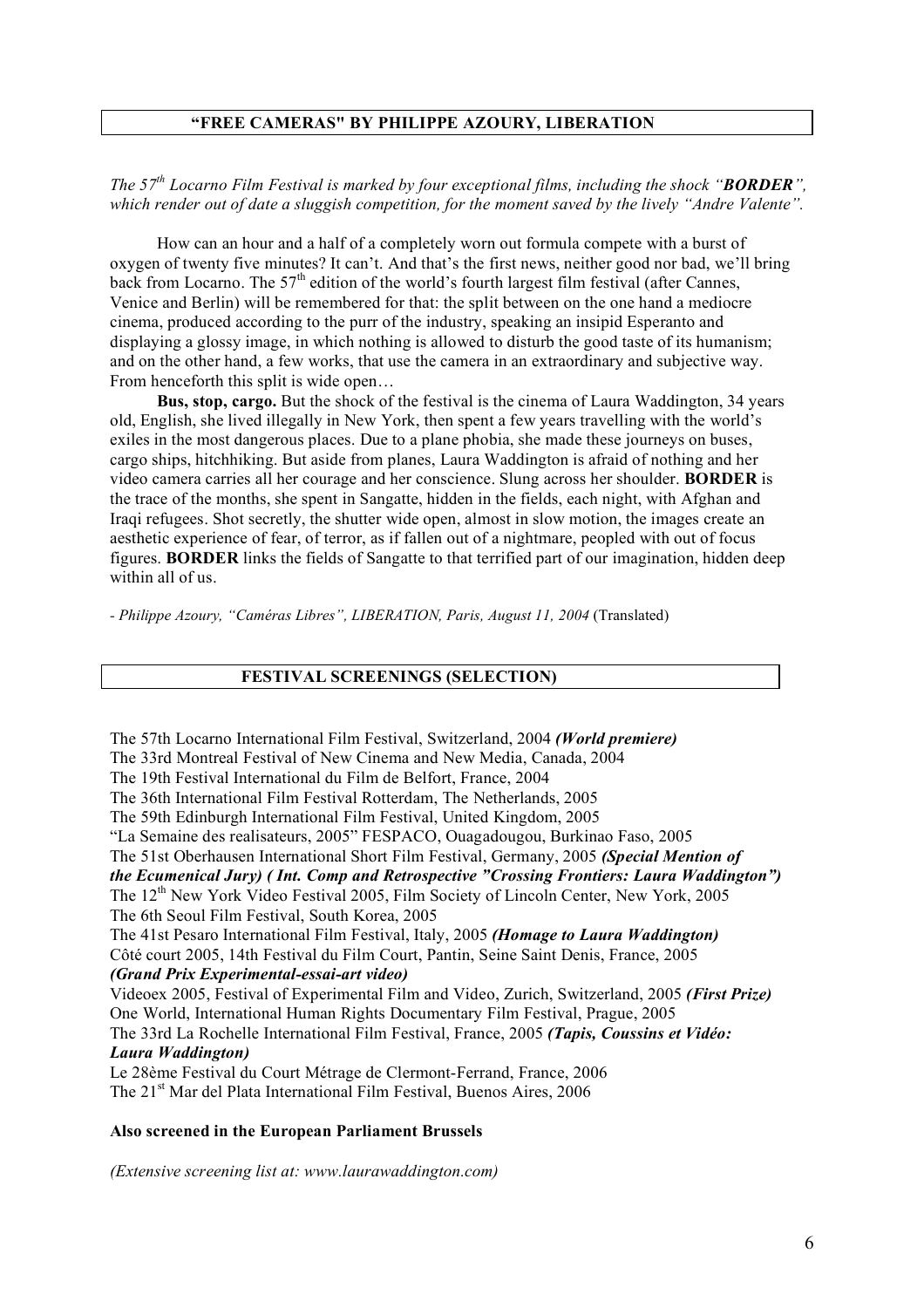By Filippo Del Lucchese,

## **JURA GENTIUM: As Hannah Arendt speaks about "The human condition" your work suggests a reflection on the "migrant condition". Why did you decide to speak about and prepare this project?**

LAURA WADDINGTON: I think there were a lot of reasons. I lived illegally in the US for seven years. I was living very well but I came into contact with people living in bad circumstances. I knew some young Mexicans. They were working in restaurants and living ten or twenty to a room. They told incredible stories of how they'd come, literally swimming and walking across the frontier. At one point, I was arrested on the Canadian border and put in an immigration cell. It was a very frightening situation and I had the feeling anything could happen there. I came away with the impression that people without papers have lost all human rights in our society. When I returned to live in Europe, it too had become a desired destination for refugees. I saw a lot of racism, people being arrested and taken off trains etc. And I really wanted to talk about this situation. In 2001, I travelled in the Balkans and Kurdistan, where I met people, trying to get to Europe. I became fascinated by the journey they were making from Iraq and Afghanistan. I travelled along part of the route but ultimately I realised what interested me was Sangatte, the fact that this unbelievable situation was happening in France, only an hour and a half from Paris, where I was living.

## **There's a strong contrast in the film between people and goods travelling very fast through the Channel between France and Great Britain, on trains, at a speed as high as that of globalisation, with people trying to catch onto the bottom of these trains, hoping to be able to pass the border, taken away at that same speed. It's like two globalisations, very different but very close at the same time.**

LW: Yes, I was constantly struck by this contrast, the collision of two worlds within one space. The refugees moved through the landscape almost like ghosts and I tried to portray them as such. It was very difficult for me to understand the co-existence of these two realities. The camp was only one hour and a half from Paris. Each night, hundreds of men were running through the fields, risking their lives, trying to jump on the trains, chased, like animals by the police. A few minutes away people were sitting watching television in their homes. In the film there are a lot of car headlights. For the refugees I met, these headlights represented the people of France, with whom they had very little or no contact. I never saw any French people walking along those roads. It is a big contrast between the refugees, who are always walking and the lights of the cars constantly rushing past.

## **What was the most difficult thing during the shooting in Sangatte?**

LW: At times, it was difficult because of the police presence. Most journalists, who were there, were the equivalent of embedded journalists. They were official journalists, working mainly in crews and with the permission of the Red Cross, who were themselves there under the auspices of the French government. I decided not to go through the Red Cross but to stay on the roads and in the fields. There were some strange incidents. I remember one night several soldiers with machine guns surrounded me and told me it was too dangerous to carry on. They said something might happen to me and that the refugees were dangerous. However, the refugees weren't dangerous and the only danger I could see was their machine guns.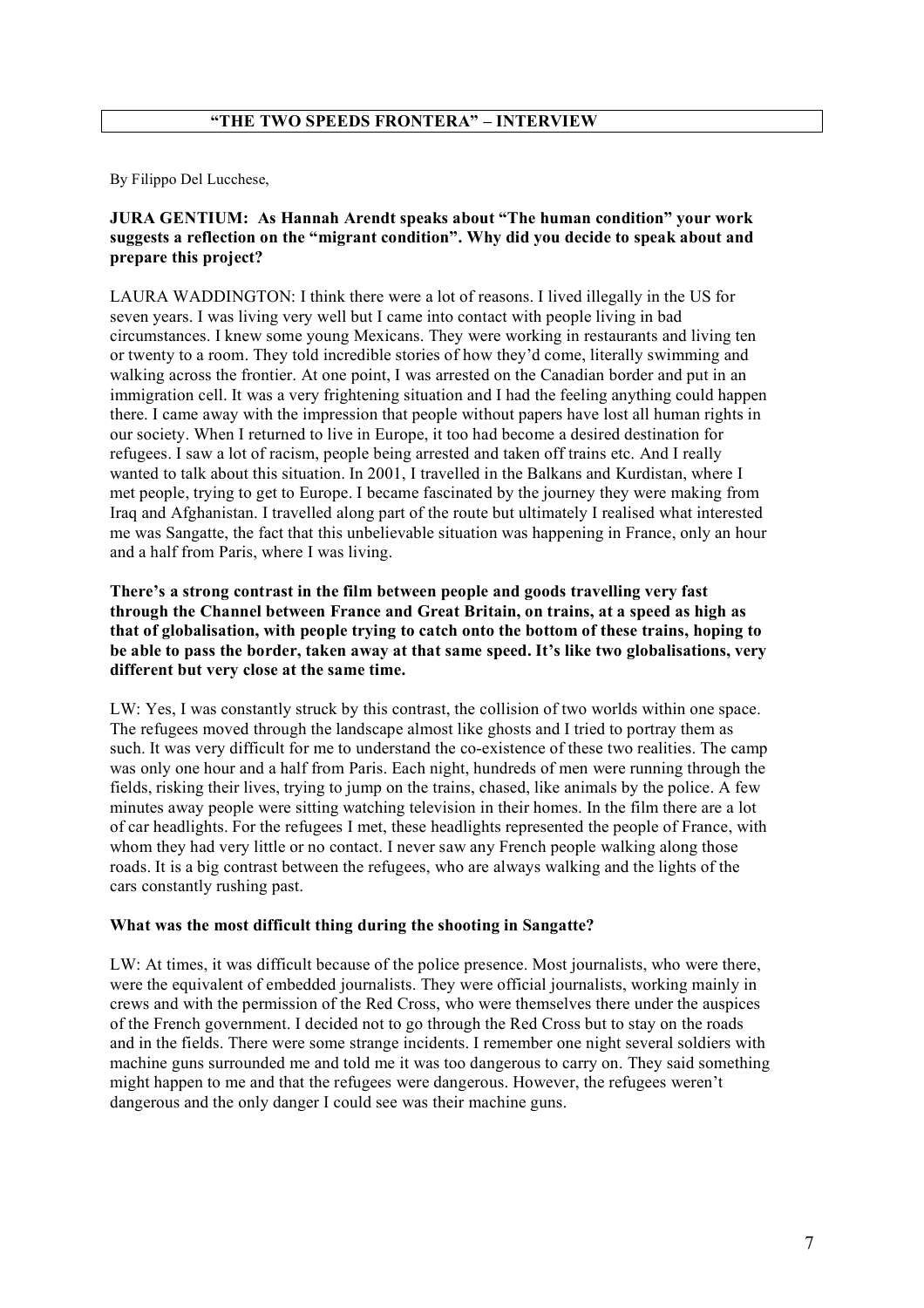## **The police violence is not shown so often on TV. How were you able to film the repression and the violence without consequences?**

LW: In France, it's illegal to film a police intervention if the policemen's faces are identifiable. It was important to move quickly and think one step ahead. I always made copies of what I'd shot, hiding one copy and sending the other copies away from there. When the police came to tell me I couldn't film or that I'd filmed illegally, I would insist that legally they couldn't stop me. Since, they were following orders, if I sounded convincing, they'd grow confused and wouldn't know what to do. I'd try to divert them and find a way to leave, while they were debating what to do. There were other pressures but I was determined to keep my tapes and continue making my film. I felt it was important to leave a trace or document of what I'd seen, however small because I had the impression the French and English governments didn't want people to fully understand what had happened in Sangatte. On the 24th of December 2002 they tore down the camp. When I came back two days later, no trace remained. They left no memory, not even a sign or a statue.

## **You speak about the fact that most people came from Afghanistan or Iraq, trying to flee wars and poverty. Would have it been very different if they weren't really fleeing something, if they were trying just to find a new life for them and their families?**

LW: There were many people in the camp from Iraqi Kurdistan, who were living under a government, which was considered relatively safe at that time. A lot of these people had come for economic reasons. They weren't fleeing war. I didn't talk about this aspect in the film because I felt anyone who made such a difficult journey, leaving their family and friends and often travelling two or three years under terrible conditions must have a reason. I felt it wasn't for me to judge them. However, the more time I spent in Sangatte, the more I realised how little I understood of the situation. It was extremely complicated. I was there in the period after September 2001 so among the men arriving in the camp, there were not only Afghans, who'd fled the Taliban and been on the road since years but also Taliban, fleeing the Americans. There were a lot of contradictions and different stories. I remember in 2002, I also met people from Iraqi Kurdistan, who were extremely worried. They talked about the presence of Al Ansar in the hills around Halabjah and their fear that Iraq would soon be the centre of a disastrous war. Later, I felt Sangatte was a mirror held up to the world. And that we had chosen to turn our backs to it.

## **Why did these people try so much to reach Great Britain instead of staying in France or other European countries?**

LW: Not everyone had set out with the intention of getting to Britain. Some people had been constantly pushed on from other countries in Europe and Britain was their last hope. The smugglers encouraged everyone to dream of England because they could charge very high prices to get them there. There were also cultural and social reasons. Many of the Iraqis and Afghans had family or friends living in the UK and spoke English, not French, so they knew it would be easier for them to find work there and that the work would be better paid and the social security benefits higher and easier to access. At the time, it was much easier to be illegal in the UK because there was no identity card system. In France a policeman could stop someone at random on the street and ask for their identity card. In England this was not possible, although unfortunately that is now changing.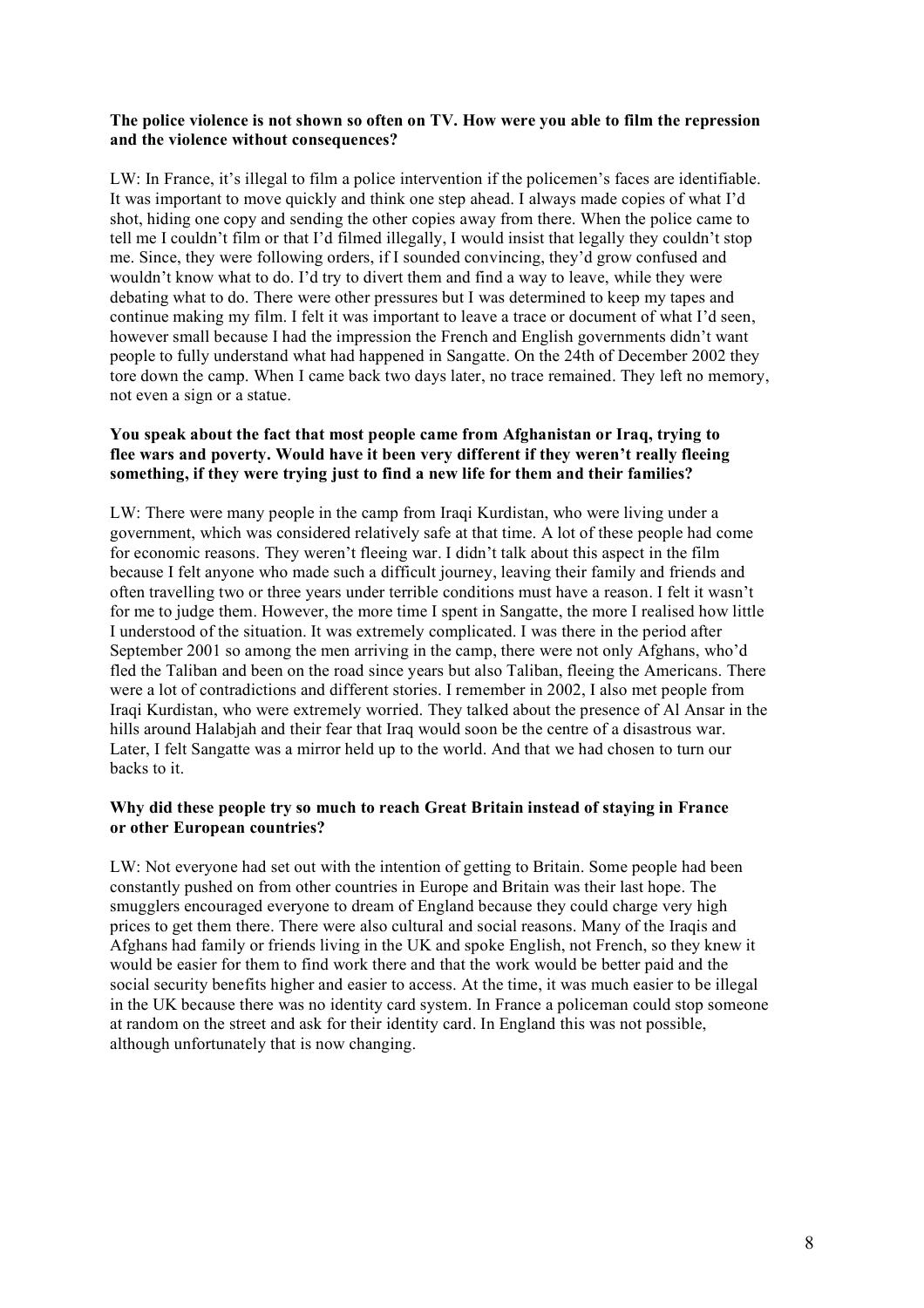## **What about women in Sangatte, we don't see many of them?**

LW: There were very few women in the period I was there, in 2002. The situation in Sangatte had become so hard that many men decided to leave their wives and children further back along the line, for instance in Rome or Greece and to continue to Sangatte alone. They intended to find a way to send for their families once they reached England. Several families got split up along the journey. I met many women and children in parks in Rome who'd been separated from their men when the smugglers put them in different boats or trucks. But also I was filming in the fields and the women didn't go this way but hidden in trucks with

smugglers. The fields were the only area of Sangatte not controlled by the smugglers and passing through them to try to jump onto the trains was the most dangerous way of crossing. Only the poorest refugees, who couldn't gather money to pay smugglers, such as many of the Afghans who'd fled war and had no one to send them money, went this way.

## **And what about the people of Sangatte, was there only racist or disinterested people?**

LW: There was a group, not from Sangatte but from the area around Calais, who tried to help the refugees. They played a very important role after the closure of the camp in December 2002 because hundreds or refugees continued to arrive. They were sleeping outside and the situation became very difficult and violent. This group helped the refugees by bringing food each night to the bunkers, where they were hiding from the police and sometimes giving them showers, medical attention or refuge in a church. They were put under a lot of pressure. The government passed a law, saying it was illegal to help people, who had no papers. Their phones were tapped and two people from the group were arrested and charged with being smugglers. Eventually, they were acquitted. However, the situation and the police violence continue today.

## **Let's speak about your previous film, CARGO, that was also a tale of a journey. How are the film related one's another?**

LW: The Rotterdam Film Festival commissioned me to make **CARGO** for their 30th birthday with films by nine other filmmakers for a project called "On the Waterfront'". They asked us to each shoot a video diary in a port of our choice. I decided to travel on a cargo ship to the Middle East with sailors from Rumania and the Philippines. The sailors, I filmed, were living in a sort of limbo, transporting Europe's goods but not allowed to go ashore. In making this film, I became interested in the idea of Europe's backdoor, the double life, existing on its borders. Like the refugees of Sangatte, the sailors in **CARGO** move through the landscape, almost like ghosts.

*"The Two Speeds Frontera'" Interview by Filippo Del Lucchese, JGCINEMA.ORG CINEMA E GLOBALIZZIONE, Italy, February 2005, www.jgcinema.org*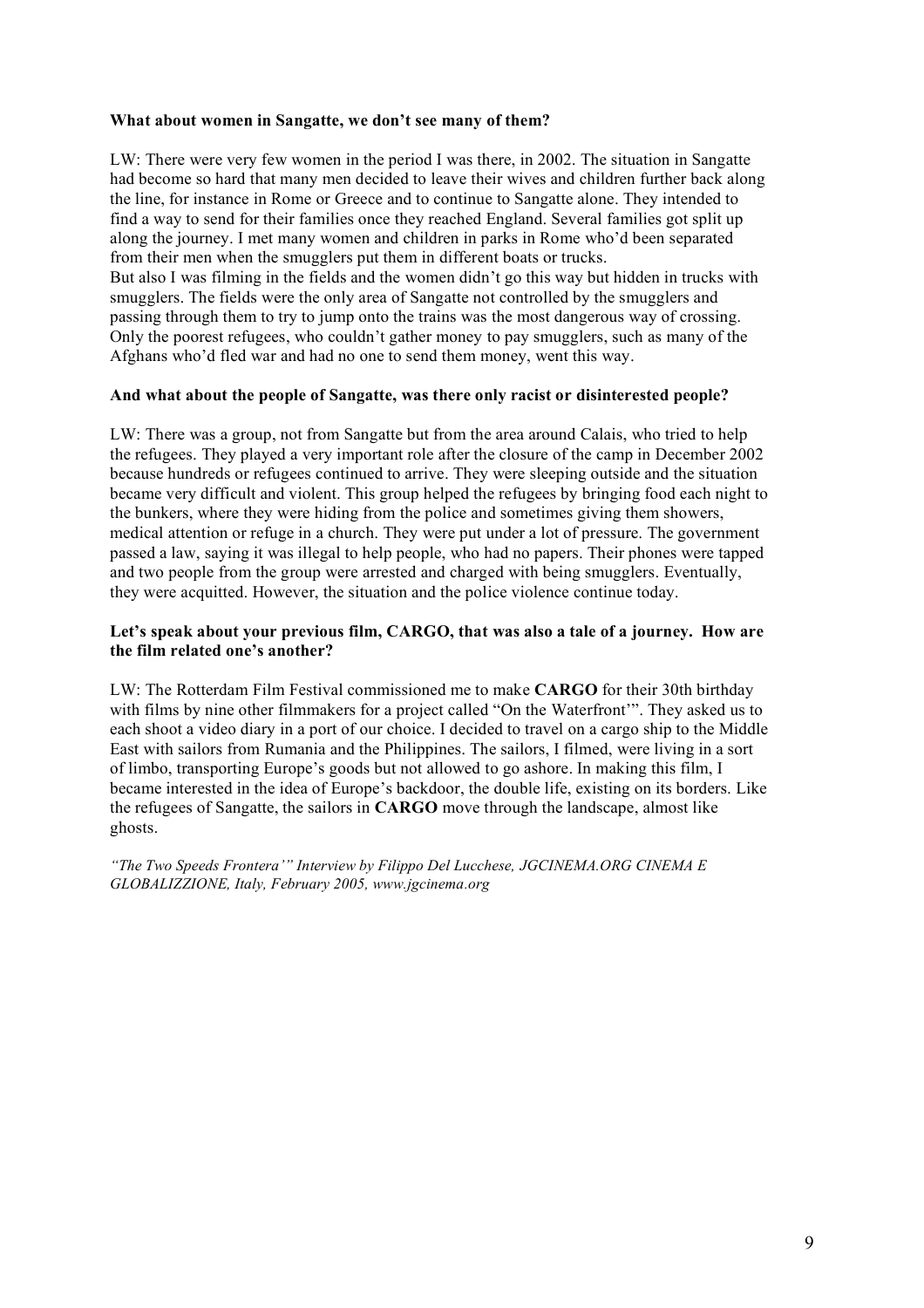### **"THE DAYS AND YEARS OF MY TRAVELS" BY OLAF MÖLLER**

Laura Waddington is afraid of flying: She doesn't board a plane, ever (well, ever....). Instead, she travels by bus or train or ship - the latter, the most archaic in a lot of ways, being the locus of two videos, **ZONE** (1995) and **CARGO** (2001). The old-fashioned ways used nowadays mainly by those lacking the funds for luxuries like time (by the way: train never means 1st, always 2nd or 3rd class, and ship more often than not means freighter, not cruise ship.) The world slows down like that while growing back again to an older yet more natural size. It's 19th century redux, befitting an oeuvre with a social agenda which for so many of the airplane-internet-mobile-set, Today's People, feels passé but isn't for the majority of human beings on this planet, Earth. The slowness makes one see peculiarities and uniquenesses - no such flippancies as, "This-and-that film from Taiwan perfectly expresses the economic malaise of Peru", or some such. That's the way the world looks from an airplane hurrying the skies across borders and peoples and cultures, blurring all differences into a single superficial movement. It's the market's, the management's perception, Globalizorama.

Laura Waddington, instead, is always precisely There, crossing all those land and seascapes, often for weeks and months, becoming one with the moment, place and time, savouring its particular flavour. It's a way of moving in the world which gets one close to - often in close quarters with - people others just pass by, not noticing them or taking their presence=service simply for granted. To fully experience such journeys, their potentials, one has to be open enough and willing to accept one's occasional needs - for help, food, shelter, love and/or friendship - and one has to be unafraid, open, also for strangers and their kindness.

One cannot see this in the works themselves. Or rather, it's there but not on the surface. It becomes present only when one knows. (When introducing her works, Waddington more often than not pretty soon starts talking about her fear of flying and how that influences her artistic approach=process, so...).

Another approach, actually a kind of trajectory or even vector, is to be found in the work itself, always the best place to start anyway. One doesn't need to look too deep, it's pretty much out there in the open, for Waddington's works carry their heart on their sleeve, as they want, need to be understood. Starting with her 'maiden film' **The Visitor** (1992) and ending with **BORDER** (2004) after which, she says, something completely different has to come and happen - the work 'describes' a movement out into the open. From the enclosed spaces of work and home in **The Visitor***,* breeding desire, which is (also) the need to get away - each fuck another country, and each desire squashed the go-by-go nobody wants. On with **ZONE** and **CARGO** to the enclosed spaces of journeys by ship in the company of some of the most wretched human beings on earth, seaman whose working=living conditions have considerably worsened in the last 20, 30 years. A tribe of the working class that in several ways has no fatherland. More often than not they're prisoners of their vessels, its flag, as well as their own passports (if they have one): they can't leave when the ship enters a harbour, more often than not they have to contain with looking at yet another country. On to a most symbolic final destination, the Red Cross-refugee camp at Sangatte in **BORDER**, where she stayed for months with refugees from Afghanistan and Iraq, men and women who've crossed thousands and thousands of miles escaping certain-seeming doom and who're now trying to catch an illegal ride through the channel tunnel to yet another promised land, the one of hope and glory. It's her sole video that's basically set only in the wide open, with refugees, silhouettes in the sheltering darkness, moving in the wind and the rain, crossing landscapes, anonymous to the eye yet known by name to the narrator, Laura Waddington.

That her first cinematographic journey - for that is her oeuvre till now: a journey, also to herself - would end among refugees has a certain logic in Waddington's own life. She lived for several years as an illegal immigrant in the USA, and her current life in France is also not without problems; in her fatherland, England, she doesn't want to stay, for artistic reasons.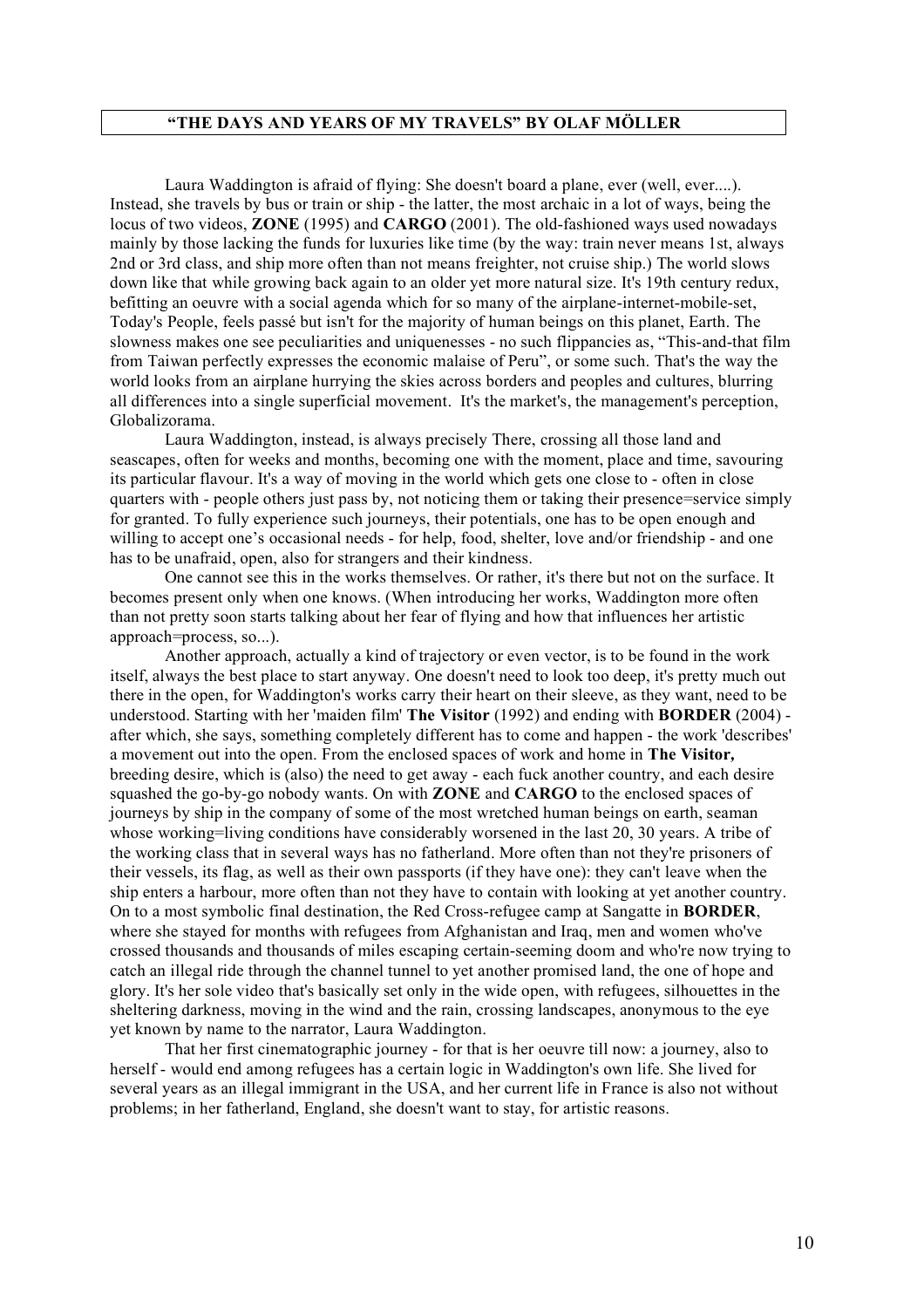So, in a certain way, it's also Laura Waddington standing there in **BORDER**, finally being able to face that which is there. As for a long time she was afraid of even looking through a camera, making the images herself. **The Lost Days** (1999) was made by asking friends around the world to shoot images for her which she then refilmed and refilmed until they got the unified look of somebody not really looking, just passing and taping. **ZONE,** then, was made with a spy camera filming 'accidentally'. **CARGO***,* it's true, has Waddington again looking through the view finder, making the images, but it seems that she's still a little reluctant to truly be there – or, let's say, she's getting back into the motions. With **BORDER** she has, if one might say so, finally found herself. There's a heroic compassion of quasi-Kurosawa'ian dimensions to each image, a justness to each movement that in its humbleness speaks gloriously of all the growth and learning done in all those years on the road.

Also, something got lost on that journey: the need to shield oneself by a layer of fiction. **The Lost Days** is, if compared with Waddington's following works, fictitious on several levels. There's the fiction of the story told - a woman running away from a relation(=)ship wrecked - a story that was there before the images. And there's the fiction of the images made by so many yet made over by just one. And there's another layer: Waddington doesn't narrate the story herself - and thereby authenticate the images – (That, too.) There's the voice of Chantal Akerman for the prologue (mirroring somewhat the prologue of her "*Histories d'Amerique: Food, Family and Philosophy*" (1989)) and there's Marusha Gagro for the story itself.

That said, **The Lost Days** is actually supposed to be the story of somebody alien to herself: Travelling the world but seeing only the same everywhere which, in the end, is the blurred self one cannot confront, one's loneliness (in **The Visitor** and **The Lost Days** homosexuality becomes, for the self-centred/lost protagonists, a symbol of exclusion. Men reject her in her essence... Read: The body as prison, a fortress of solitude). **ZONE** and **CARGO** both still feature comparable stories of love lost/fled but in a more muted key and used more obviously as distancing devices. It ends with **Border**: There's no need anymore to distance oneself - now, there's the need for contact, to be there.

Finally, there's something deeply erotic to Waddington's works, particularly since **The Lost Days** when she stopped - then out of material necessity - to work with images running at normal speed and started to use slowed down moments made more passionate by Simon Fisher Turner's soundscapes. Travelling becomes one with loving, the drawn-out, hyper-present moments become memories grasped at, the way one commonly tries to elongate the flow, fleeting moments of passion. The difference between passion and compassion vanishes, borders fall, each body a vessel of change.

*- Olaf Möller "The Days and Years of My Travels" for THE 51st PESARO INTERNATIONAL FILM FESTIVAL CATALOGUE*